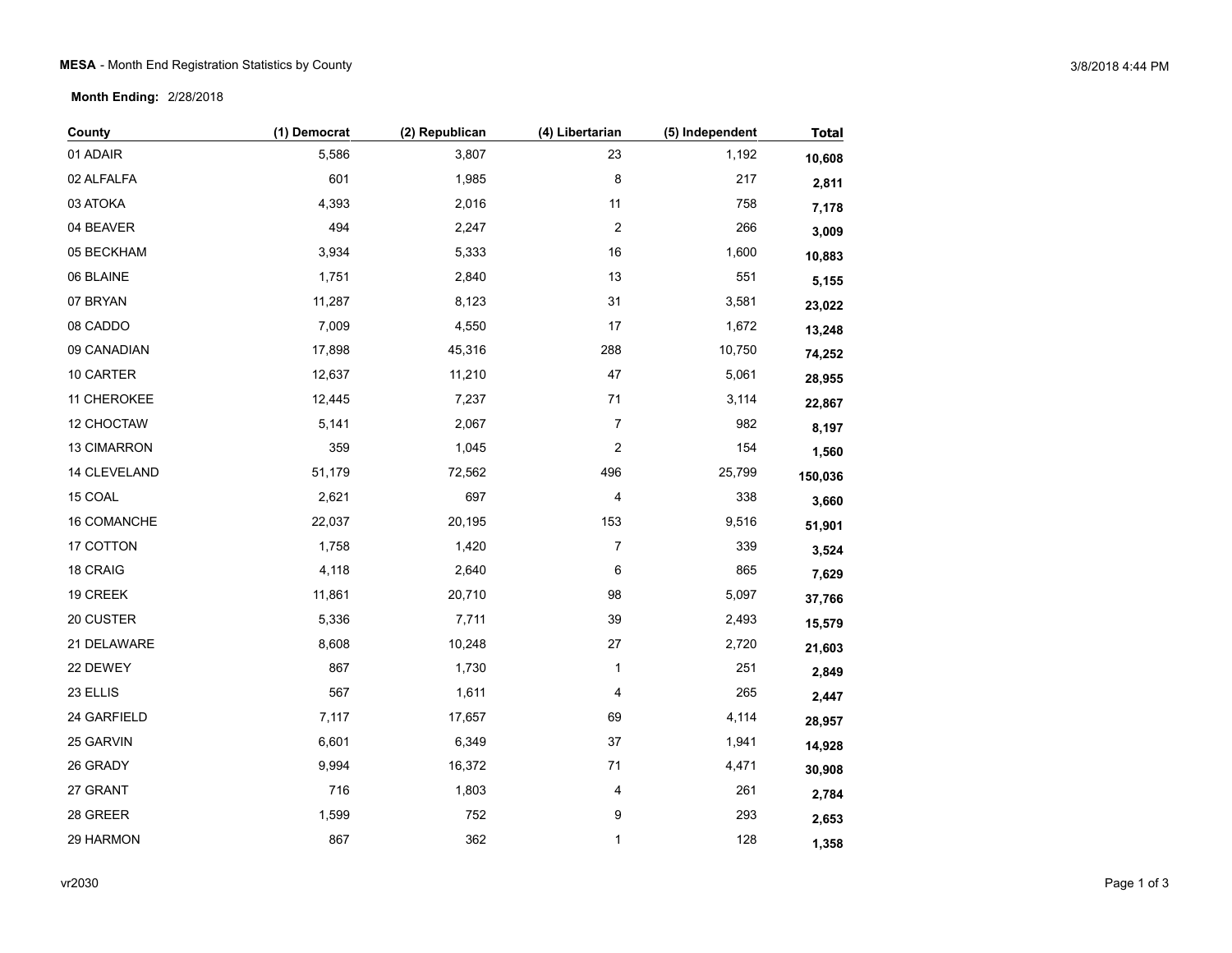**Month Ending:** 2/28/2018

| County              | (1) Democrat | (2) Republican | (4) Libertarian         | (5) Independent | <b>Total</b> |
|---------------------|--------------|----------------|-------------------------|-----------------|--------------|
| 30 HARPER           | 494          | 1,262          | 1                       | 177             | 1,934        |
| 31 HASKELL          | 4,535        | 1,634          | 4                       | 469             | 6,642        |
| 32 HUGHES           | 3,892        | 1,784          | 8                       | 759             | 6,443        |
| 33 JACKSON          | 4,059        | 5,489          | 34                      | 1,510           | 11,092       |
| 34 JEFFERSON        | 1,781        | 1,129          | 4                       | 445             | 3,359        |
| 35 JOHNSTON         | 3,388        | 1,766          | 13                      | 666             | 5,833        |
| <b>36 KAY</b>       | 7,002        | 12,760         | 57                      | 3,426           | 23,245       |
| 37 KINGFISHER       | 1,742        | 5,516          | $16\,$                  | 652             | 7,926        |
| 38 KIOWA            | 2,395        | 1,818          | 4                       | 485             | 4,702        |
| 39 LATIMER          | 4,160        | 1,247          | $\overline{\mathbf{c}}$ | 533             | 5,942        |
| 40 LEFLORE          | 14,223       | 8,001          | 41                      | 4,093           | 26,358       |
| 41 LINCOLN          | 6,196        | 9,971          | 42                      | 2,437           | 18,646       |
| 42 LOGAN            | 6,785        | 15,249         | $71$                    | 3,645           | 25,750       |
| 43 LOVE             | 3,196        | 1,728          | 8                       | 951             | 5,883        |
| 44 MCCLAIN          | 6,945        | 12,652         | 48                      | 3,057           | 22,702       |
| <b>45 MCCURTAIN</b> | 9,994        | 3,742          | $18$                    | 1,421           | 15,175       |
| <b>46 MCINTOSH</b>  | 6,947        | 3,259          | 12                      | 1,154           | 11,372       |
| 47 MAJOR            | 677          | 3,190          | 8                       | 299             | 4,174        |
| <b>48 MARSHALL</b>  | 3,737        | 2,932          | 9                       | 1,140           | 7,818        |
| 49 MAYES            | 9,232        | 9,293          | 32                      | 2,549           | 21,106       |
| 50 MURRAY           | 4,384        | 2,270          | 16                      | 789             | 7,459        |
| 51 MUSKOGEE         | 19,429       | 11,337         | 56                      | 4,969           | 35,791       |
| 52 NOBLE            | 1,908        | 3,625          | 11                      | 619             | 6,163        |
| 53 NOWATA           | 2,374        | 2,675          | 9                       | 733             | 5,791        |
| 54 OKFUSKEE         | 3,098        | 1,919          | 13                      | 626             | 5,656        |
| 55 OKLAHOMA         | 146,282      | 173,725        | 1,284                   | 66,949          | 388,240      |
| 56 OKMULGEE         | 10,126       | 6,863          | 42                      | 2,508           | 19,539       |
| 57 OSAGE            | 10,942       | 11,333         | 56                      | 3,228           | 25,559       |
| 58 OTTAWA           | 7,611        | 5,719          | 19                      | 2,665           | 16,014       |